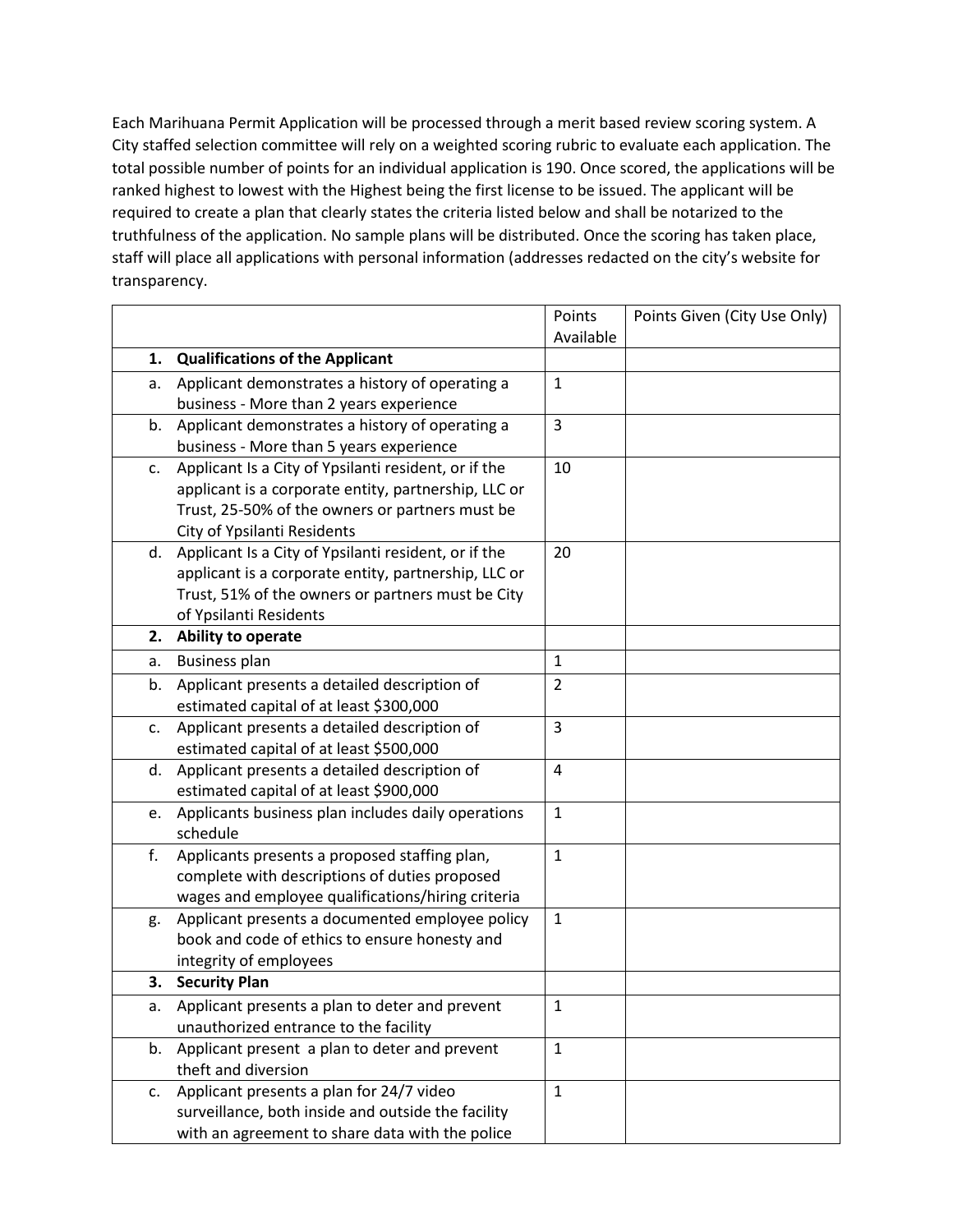| 4. | Timeline to open                                                                   |                |  |
|----|------------------------------------------------------------------------------------|----------------|--|
| а. | Facility will be open and operational 6 months after                               | $\mathbf{1}$   |  |
|    | issuance of full license                                                           |                |  |
| b. | Facility will be open and operational 3 months after                               | 3              |  |
|    | issuance of full license                                                           |                |  |
| c. | Facility will be open and operational 1 months after                               | 5              |  |
|    | issuance of full license                                                           |                |  |
| 5. | <b>Job Creation and Staffing Plan</b>                                              |                |  |
| а. | Applicant proposes in business plan to pay a living<br>wage with benefits          | 5              |  |
| b. | Applicant proposes to create at least 6 full time<br>jobs                          | $\mathbf{1}$   |  |
| c. | Applicant proposes to create at least 12 full time<br>jobs                         | 3              |  |
| d. | Applicant proposes to create at least 25 full time<br>jobs                         | 6              |  |
| 6. | <b>Hiring</b>                                                                      |                |  |
| a. | Applicant has employee development plan for                                        | $\mathbf{1}$   |  |
|    | training of employees such as education benefits or<br>on the job training         |                |  |
| b. | Applicant commits to hiring at least 50% of staff                                  | 5              |  |
|    | from the City of Ypsilanti                                                         |                |  |
| c. | Applicant commits to hiring at least 75% of staff                                  | $\overline{7}$ |  |
|    | from City of Ypsilanti                                                             |                |  |
| d. | Applicant commits to hiring a City of                                              | 5              |  |
|    | Ypsilanti/Washtenaw County contractor to                                           |                |  |
|    | complete the necessary work on the building.                                       |                |  |
|    | 7. Applicants plan detailed economic benefit to the                                |                |  |
|    | city by the way of improvements to real property                                   |                |  |
| a. | A 25% increase in landscaping beyond the                                           | $\overline{2}$ |  |
|    | minimum landscaping requirement in the zoning                                      |                |  |
|    | ordinance                                                                          |                |  |
| b. | The parking lot is located behind the building.                                    | $\mathbf 1$    |  |
| c. | A building exterior that consists, or will consist, of                             | 5              |  |
|    | at least 80% brick, stone, stucco, transparent glass,<br>or a combination thereof. |                |  |
| d. | A façade fronting a street that consists, or will                                  | 3              |  |
|    | consist, of at least 35% windows.                                                  |                |  |
| e. | A façade facing the public entrance to the building                                | 5              |  |
|    | that that consists, or will consist, of at least 75%                               |                |  |
|    | windows.                                                                           |                |  |
| 8. | <b>Energy Standards</b>                                                            |                |  |
| a. | Entire building meets or will meet the most current                                | $\overline{2}$ |  |
|    | adopted version of the Michigan Energy Code for                                    |                |  |
|    | Commercial buildings.                                                              |                |  |
| b. | Entire building is ENERGY STAR certified and                                       | $\mathbf{1}$   |  |
|    | inspected by an ENERGY STAR qualifying person(s).                                  |                |  |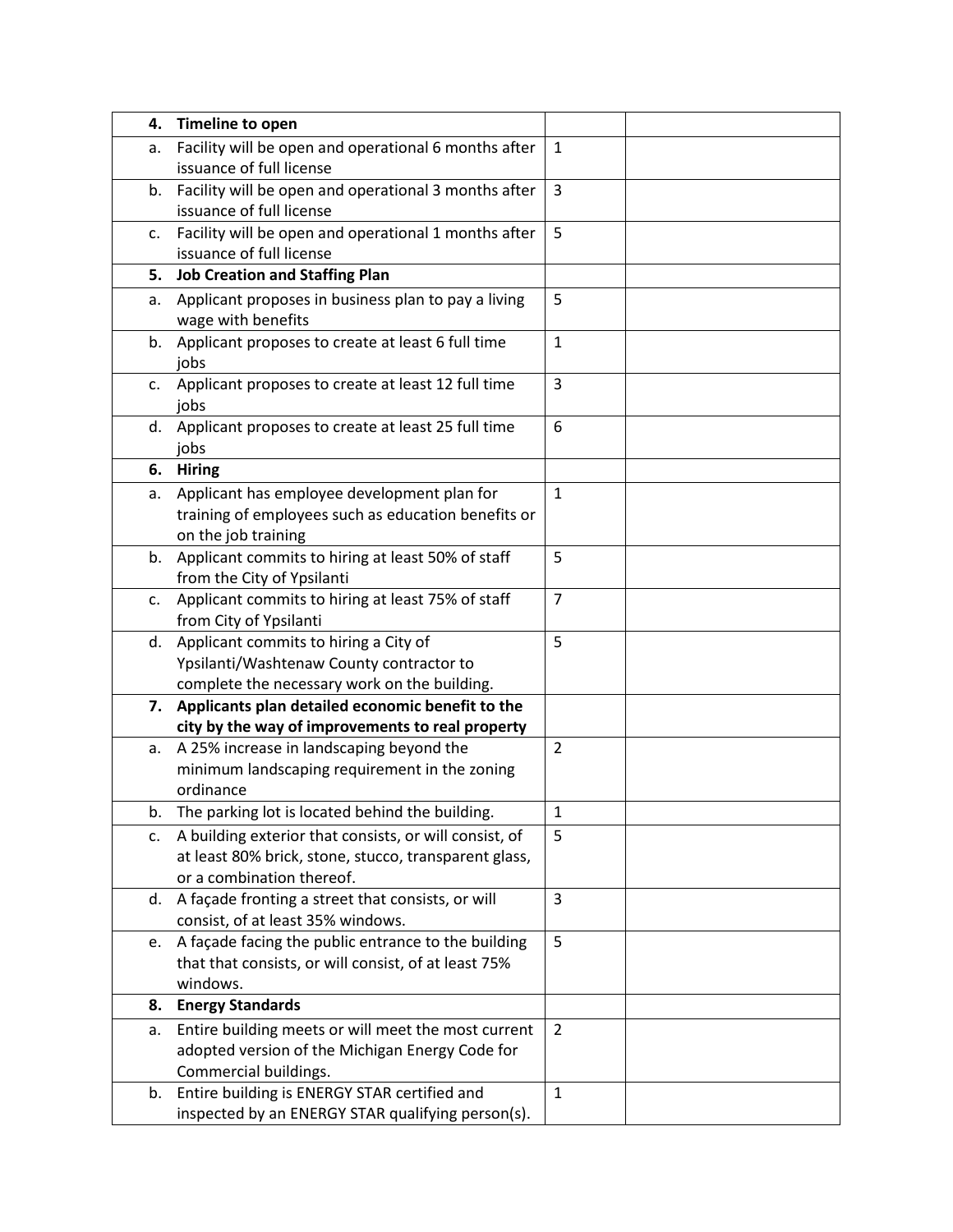|    | (If this is applicable, then all items marked with an   |              |  |
|----|---------------------------------------------------------|--------------|--|
|    | asterisk* below are also applicable.)                   |              |  |
| C. | *ENERGY STAR certified water heater or tankless         | $\mathbf{1}$ |  |
|    | water heater                                            |              |  |
| d. | *ENERGY STAR certified appliances (oven,                | $\mathbf{1}$ |  |
|    | refrigerator, freezer)                                  |              |  |
| e. | *ENERGY STAR certified heating and cooling              | $\mathbf{1}$ |  |
|    | systems (furnace, air conditioning)                     |              |  |
| f. | *ENERGY STAR lighting/fan fixtures                      | $\mathbf{1}$ |  |
| g. | *ENERGY STAR certified exterior doors                   | $\mathbf{1}$ |  |
| h. | WaterSense labeled lavatory fixtures                    | $\mathbf{1}$ |  |
| i. | Carbon filter/scrubber for odor control                 | $\mathbf{1}$ |  |
| 9. | Master Plan elements to be included in the              |              |  |
|    | project                                                 |              |  |
| a. | Ability to hold and treat at least 20% more             | 3            |  |
|    | stormwater than the required minimum through            |              |  |
|    | rain gardens, underground basins, or other              |              |  |
|    | methods approved by the City Department of              |              |  |
|    | Public Works (DPW).                                     |              |  |
| b. | A roof garden covering at least 50% of the total        | 5            |  |
|    | square feet of the roof area of the principle           |              |  |
|    | building, or 2,000 sq. ft. of roof area, whichever is   |              |  |
|    | less. The roof garden shall be designed and             |              |  |
|    | installed by a qualified entity. A plan(s) for the      |              |  |
|    | design, installation, and 2-year maintenance must       |              |  |
|    | be submitted with building permit                       |              |  |
|    | application/plans to fulfill this element.              |              |  |
| c. | A bicycle rack(s) located by the front or main          | $\mathbf{1}$ |  |
|    | entrance to accommodate at least 4 bicycles.            |              |  |
| d. | The site is located within 200 ft. from a transit stop. | 5            |  |
|    | (Submit transit map.)                                   |              |  |
| e. | More than 50% of the electricity for the business       | 3            |  |
|    | comes from solar power.                                 |              |  |
| f. | More than 75% of the electricity for the business       | 5            |  |
|    | comes from solar power.                                 |              |  |
|    | 10. Social Equity                                       |              |  |
| a. | Applicant has obtained a license from the social        | 10           |  |
|    | equity program from the State of Michigan               |              |  |
|    | 11. Application Requirements                            |              |  |
| a. | Applicant has filled out the paperwork in full          | 10           |  |
| b. | Applicant has received preapproval from the state       | 15           |  |
|    | of Michigan                                             |              |  |
| c. | Applicant has submitted a volunteerism plan             | 15           |  |
|    | (community benefits). Volunteerism plans will be        |              |  |
|    | scored blindly and need to be placed in a separate      |              |  |
|    | sealed envelope with the name of the applicant on       |              |  |
|    | the outside. Once received, each volunteerism plan      |              |  |